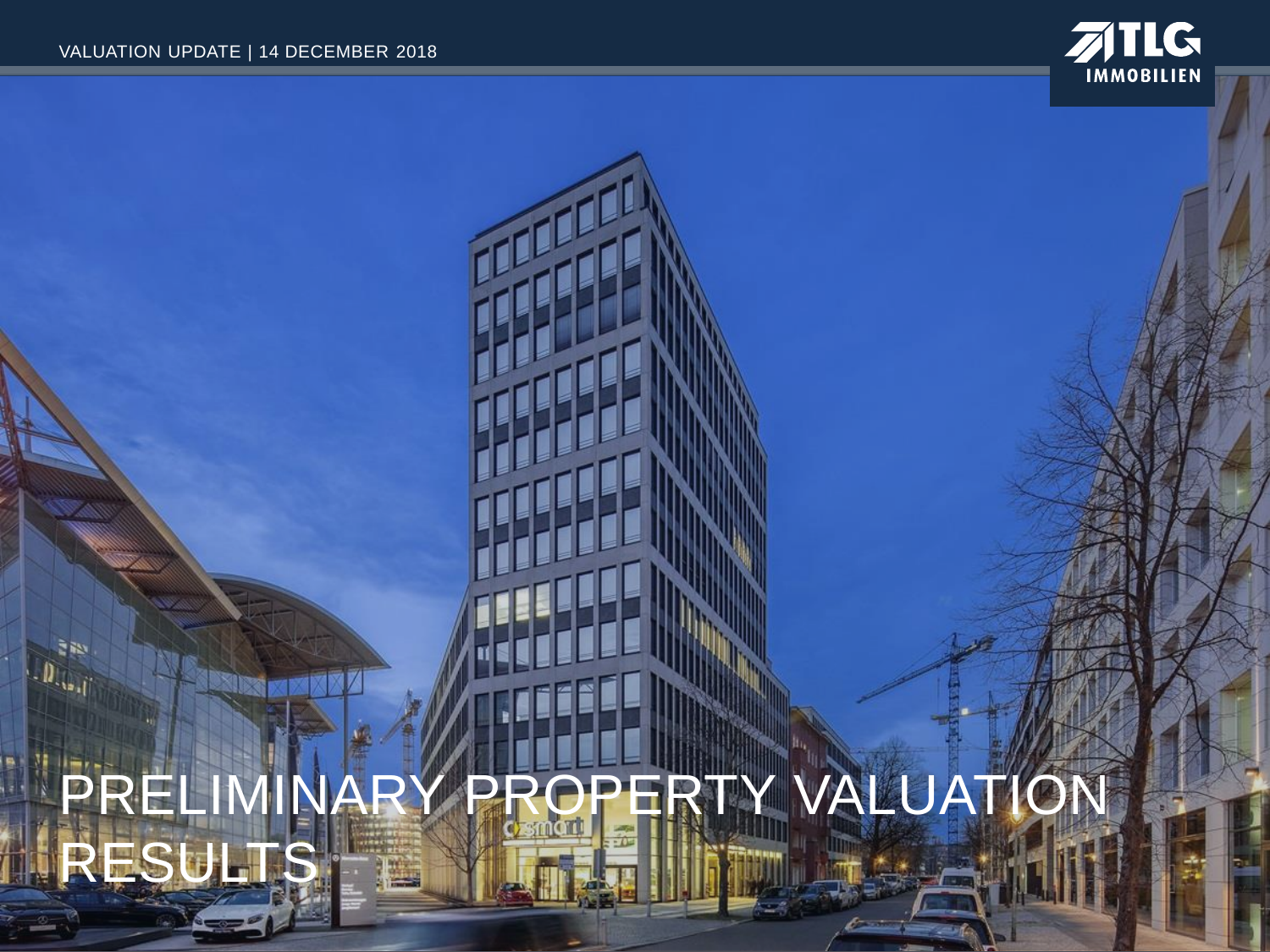

#### TLG IMMOBILIEN PORTFOLIO AS OF 31 DECEMBER 2018 SIGNIFICANT VALUATION UPLIFT BETWEEN EUR 370-400 M UP TO MORE THAN EUR 4 BN <sup>1</sup>

|               | Valuation based on H1 2018          |                                       |                             | <b>Valuation for FY 2018E</b>       |                                       |                             | <b>Change</b>                       |                                           |              | <b>Key drivers</b>                                          |
|---------------|-------------------------------------|---------------------------------------|-----------------------------|-------------------------------------|---------------------------------------|-----------------------------|-------------------------------------|-------------------------------------------|--------------|-------------------------------------------------------------|
|               | <b>Property</b><br>value<br>(EUR m) | <b>Property</b><br>value<br>(EUR/sqm) | In-place<br>rental<br>yield | <b>Property</b><br>value<br>(EUR m) | <b>Property</b><br>value<br>(EUR/sqm) | In-place<br>rental<br>yield | <b>Property</b><br>value<br>(EUR m) | <b>Property</b><br><b>Value</b><br>$(\%)$ | $\sqrt{}$    | Shifts in market<br>environment due to yield<br>compression |
| Office        | 1.830                               | 2,381                                 | 5.3%                        | $-2,082$                            | $-2.710$                              | $-4.7%$                     | ~253                                | $~14\%$                                   | $\checkmark$ | Increase of market                                          |
| <b>Retail</b> | 1.469                               | 1,587                                 | $7.0\%$                     | ~1,574                              | ~1.700                                | $-6.6\%$                    | ~105                                | $-7%$                                     |              | rents, in particular with<br>respect to the Berlin          |
| Hotel         | 306                                 | 2.786                                 | 5.4%                        | $-327$                              | $-2.975$                              | $-5.1\%$                    | $-21$                               | $-7%$                                     |              | portfolio                                                   |
| Other         | 49                                  | 571                                   | 9.0%                        | ~155                                | $\sim$                                | $-7.9%$                     | ~1                                  | $~13\%$                                   | $\sqrt{}$    | Revaluations of single<br>assets on the basis of            |
| <b>TOTAL</b>  | 3,653                               | 1,934                                 | 6.0%                        | 4,023-4,053                         | ~2,135                                | $-5.5%$                     | 370-400                             | $~11\%$                                   |              | recently renewed rental<br>agreements                       |





<sup>1</sup>Excluding acquisitions and sales within H2 2018 and approximated Note: All figures labeled with "~" or ranges are based on the preliminary revaluation result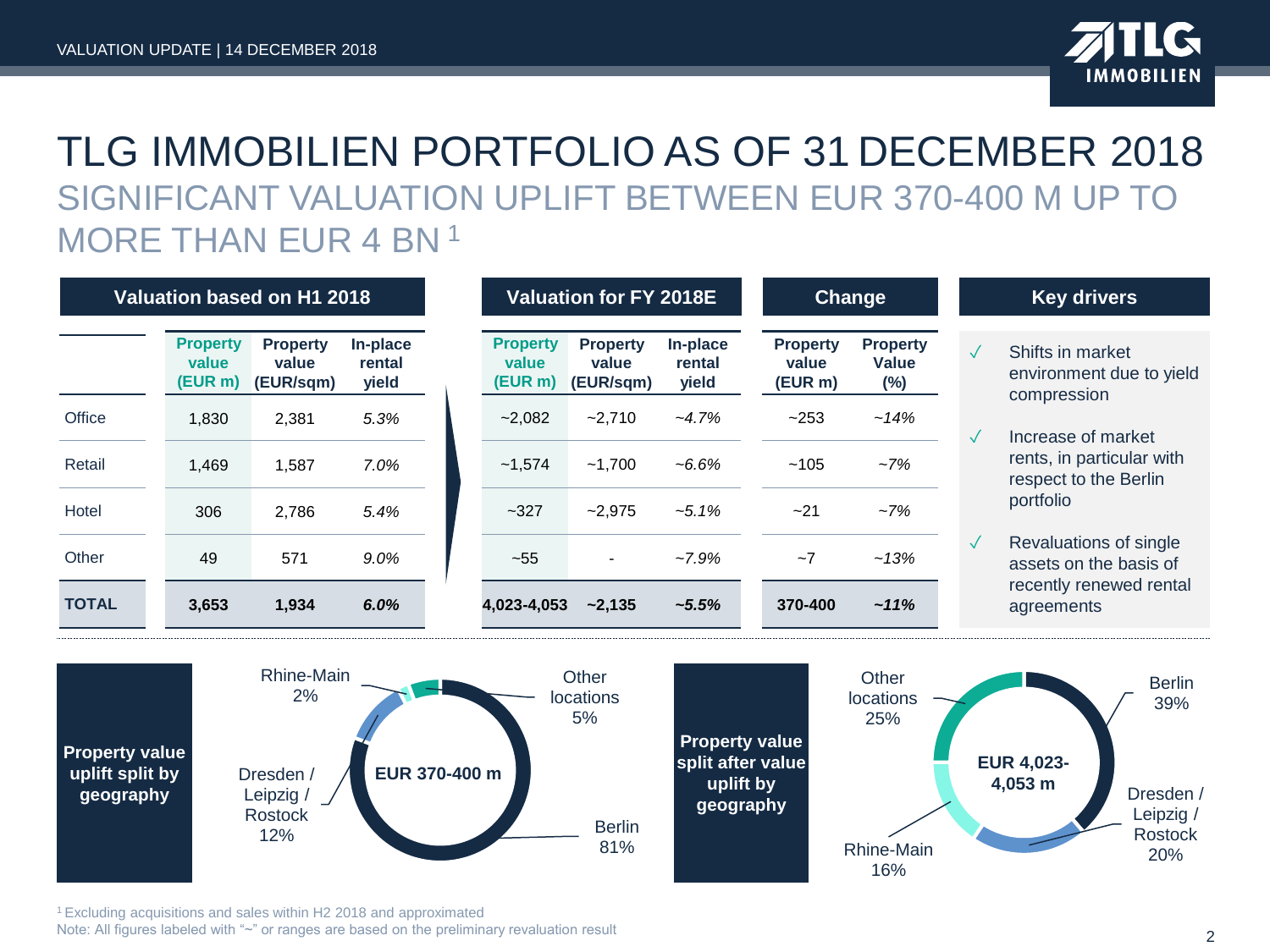

**Current rent potential to market rent** *~5.4%* 19.52 *53.1%*

*~5.2%* 10.55 *4.9%*

*~5.8%* 18.57 *20.0%*

*~5.4%* **15.46** *30.4%*

### BERLIN REGION – BENEFITING PRIMARILY FROM STRONG MARKET DYNAMICS

#### APPROX. 80% OF FAIR VALUE UPLIFT BASED ON BERLIN PORTFOLIO



**OFFICE, Kaiserin-Augusta-Allee**



**RETAIL, Helene-Weigel-Platz**



**HOTEL, Die Welle**

|              | TLG IMMOBILIEN portfolio as of 31 Dec 2018 |                                       |                          | <b>Market parameters</b>  |                     |                                           |                                     |                                 |
|--------------|--------------------------------------------|---------------------------------------|--------------------------|---------------------------|---------------------|-------------------------------------------|-------------------------------------|---------------------------------|
|              | <b>Property</b><br>value<br>(EUR m)        | <b>Property</b><br>value<br>(EUR/sqm) | In-place<br>rental yield | Average rent<br>(EUR/sqm) | <b>WALT</b> (years) | Implied rental<br>vield on<br>market rent | Average<br>market rent<br>(EUR/sqm) | <b>Currer</b><br>poten<br>marke |
| Office       | $-985$                                     | $-4.300$                              | $-3.4%$                  | 12.75                     | 3.1 <sup>1</sup>    | $-5.4%$                                   | 19.52                               | 53.                             |
| Retail       | $-426$                                     | $-2.415$                              | $-4.7%$                  | 10.05                     | 5.3                 | $-5.2\%$                                  | 10.55                               | 4.9                             |
| Hotel        | ~151                                       | $-3.675$                              | $-4.8%$                  | 15.47                     | 10.2                | $-5.8%$                                   | 18.57                               | 20.                             |
| Other $2$    | $-5$                                       |                                       |                          | ٠                         | ٠                   |                                           | ٠                                   |                                 |
| <b>TOTAL</b> | ~1,567                                     | $-3.400$                              | $-3.9%$                  | 11.86                     | 4.7                 | $~1.4\%$                                  | 15.46                               | 30.4                            |

#### **Comments**

- Majority of valuation uplift driven by office asset class (approx. 60%)
- Approx. 40% of the Berlin valuation uplift contributed by Alexanderstrasse and Englische Strasse
- Valuation uplift in retail asset class amounts to approx. EUR 47 m due to investment potentials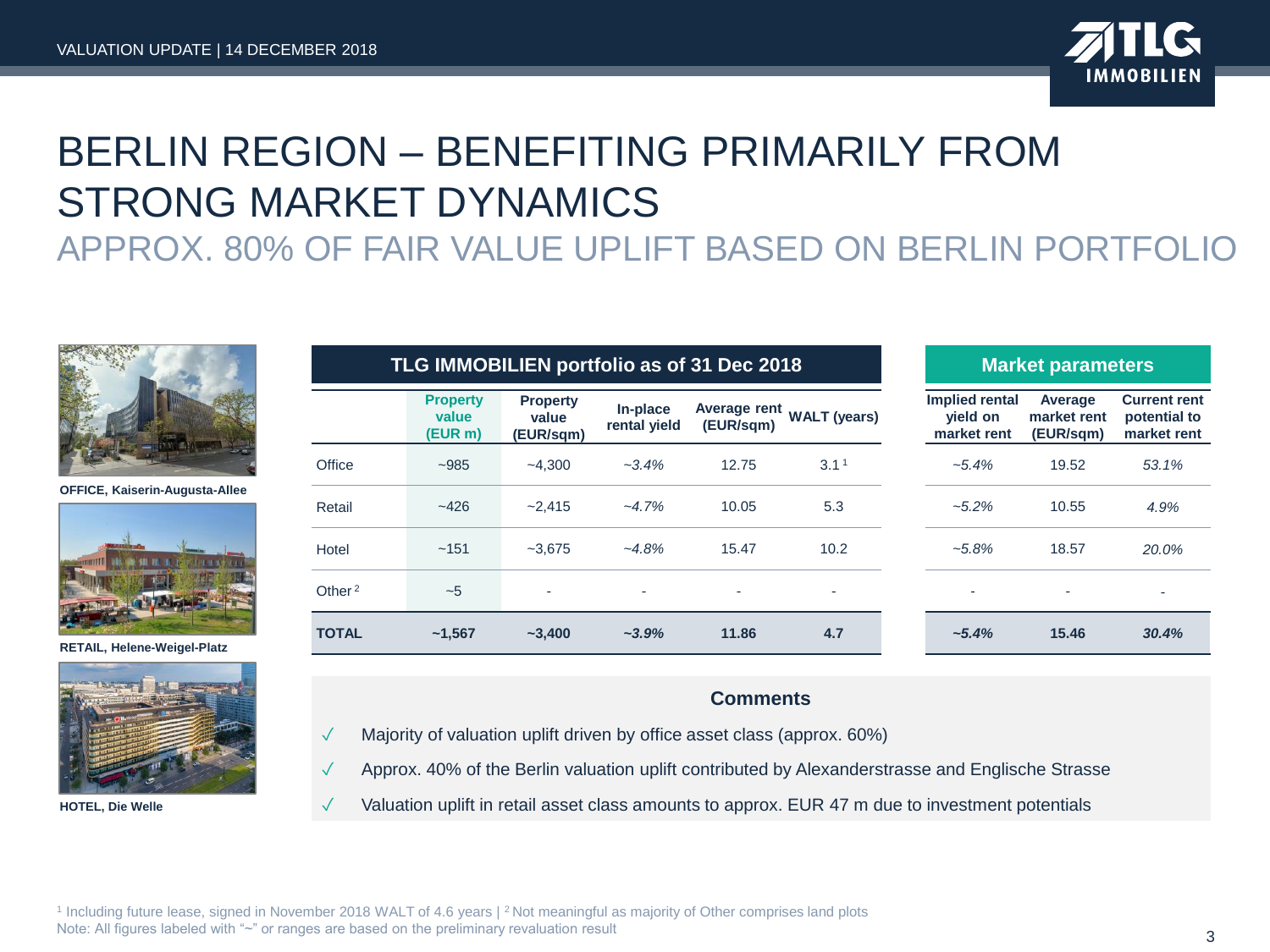

#### BERLIN: ALEXANDERSTRASSE AND ENGLISCHE STRASSE IN DETAIL VALUATION UPLIFT PRIMARILY RESULT OF ACTIVE ASSET MANAGEMENT AND POSITIVE MARKET FUNDAMENTALS



|                                  | H1 2018 | <b>FY 2018E</b> | Change       |
|----------------------------------|---------|-----------------|--------------|
| Average rent (EUR/sqm)           | 13.98   | 15.02           | $+7%$        |
| Average market rent<br>(EUR/sqm) | 19.87   | 23.54           | $+18%$       |
| WALT (years)                     | 2.6     | 2.2             | $-0.4$ vears |
|                                  |         |                 |              |

| Property Value (EUR m)                 | 178.5 | 240.0   | $+34%$    |
|----------------------------------------|-------|---------|-----------|
| Property Value (EUR/sqm)               | 4.203 | 5.648   | $+34%$    |
| In-place rental yield                  | 3.6%  | $3.0\%$ | $-0.6$ pp |
| Implied rental yield on market<br>rent | 5.6%  | 5.0%    | $-0.6$ pp |

#### **Key drivers**

- Yield compression
- Increase in current rental contracts
- ✓ Increase of market rents
- Development not yet reflected



|                                        | H1 2018 | <b>FY 2018E</b> | <b>Change</b> |
|----------------------------------------|---------|-----------------|---------------|
| Average rent (EUR/sqm)                 | 20.84   | 20.84           | $+0\%$        |
| Average market rent<br>(EUR/sqm)       | 19.00   | 24.25           | $+28%$        |
| WALT (years) <sup>1</sup>              | 1.5     | 10.4            | $+8.9$ years  |
|                                        |         |                 |               |
| Property Value (EUR m)                 | 69.2    | 136.8           | $+98%$        |
| Property Value (EUR/sqm)               | 3,884   | 7,679           | + 98%         |
| In-place rental yield                  | 6.4%    | 3.3%            | $-3.2$ pp     |
| Implied rental yield on market<br>rent | 5.9%    | 3.8%            | - 2.1 pp      |

| <b>Key drivers</b> |  |
|--------------------|--|
|                    |  |

- New letting contracts for ten years
- No creation of vacancy
- ✓ No tenant improvements required
- ✓ Increase of market rents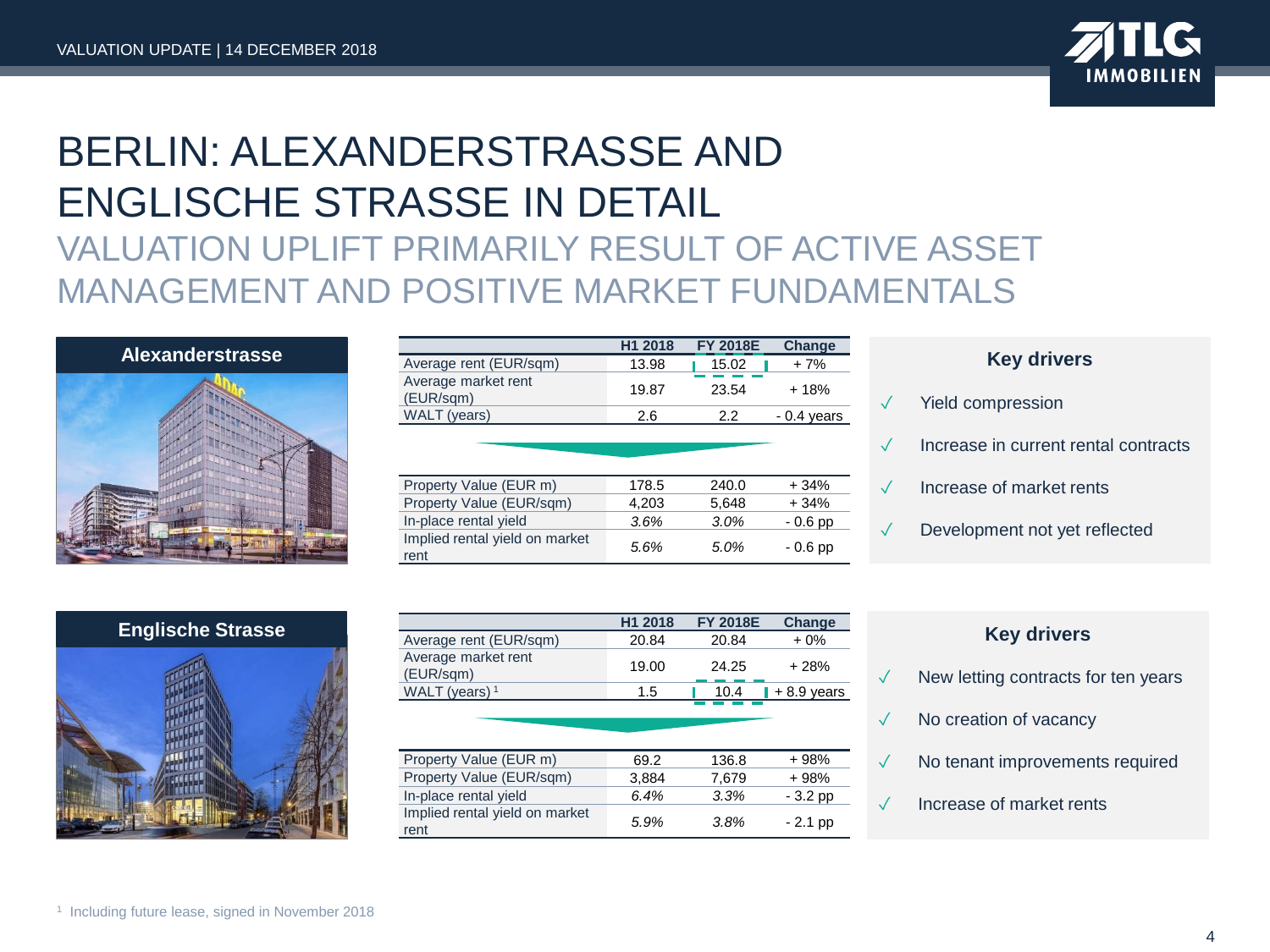

### DRESDEN / LEIPZIG / ROSTOCK / RHINE-MAIN REGION WITH STRONG MARKET FUNDAMENTALS CONTRIBUTION OF APPROX. 14% TO TOTAL VALUATION UPLIFT

|                             |                    | TLG IMMOBILIEN portfolio as of 31 Dec 2018 |                                       |                          | <b>Market parameters</b>     |                        |                                                  |                      |                                                                          |
|-----------------------------|--------------------|--------------------------------------------|---------------------------------------|--------------------------|------------------------------|------------------------|--------------------------------------------------|----------------------|--------------------------------------------------------------------------|
|                             |                    | <b>Property</b><br>value<br>(EUR m)        | <b>Property</b><br>value<br>(EUR/sqm) | In-place<br>rental yield | Average<br>rent<br>(EUR/sqm) | <b>WALT</b><br>(years) | <b>Implied rental</b><br>vield on<br>market rent | Average              | <b>Current rent</b><br>market rent potential to<br>(EUR/sqm) market rent |
| Dresden / Leipzig / Rostock | Office             | $-352$                                     | $-1,735$                              | $-6.0%$                  | 8.80                         | 6.7                    | $-6.5%$                                          | 9.37                 | 6.4%                                                                     |
|                             | Retail             | $-259$                                     | $-1,850$                              | $-6.7%$                  | 10.77                        | 5.1                    | $-6.9%$                                          | 10.72                | $-0.4%$                                                                  |
|                             | Hotel              | ~175                                       | $-2.540$                              | $-5.2%$                  | 11.87                        | 12.2                   | $-6.9%$                                          | 14.59                | 22.9%                                                                    |
|                             | Other <sup>1</sup> | $-47$                                      |                                       |                          |                              |                        |                                                  |                      |                                                                          |
|                             | <b>TOTAL</b>       | $~-831$                                    | $-1,800$                              | $-6.2%$                  | 9.56                         | 7.2                    | $-6.7%$                                          | 10.05                | 5.1%                                                                     |
| Rhine-Main<br>region        |                    | <b>Property</b><br>value<br>(EUR m)        | <b>Property</b><br>value<br>(EUR/sqm) | In-place<br>rental yield | Average<br>rent<br>(EUR/sqm) | <b>WALT</b><br>(years) | Implied rental<br>vield on<br>market rent        | Average<br>(EUR/sqm) | <b>Current rent</b><br>market rent potential to<br>market rent           |
|                             | Office             | $-632$                                     | $-2,875$                              | $-5.5%$                  | 14.31                        | 6.1                    | $-7.4%$                                          | 14.04                | $-1.9%$                                                                  |

#### **Market parameters Comments**

- Dresden, Leipzig and Rostock contributing approx.12% to the total valuation uplift
- Additional valuation upside potential from developments mainly in Dresden to be realized going forward
- Rhine-Main region only contributing marginally to valuation uplift as already fairly valued



**OFFICE, Bleichstrasse, Frankfurt Main**

<sup>1</sup> Not meaningful as majority of Other comprises land plots Note: All figures labeled with "~" or ranges are based on the preliminary revaluation result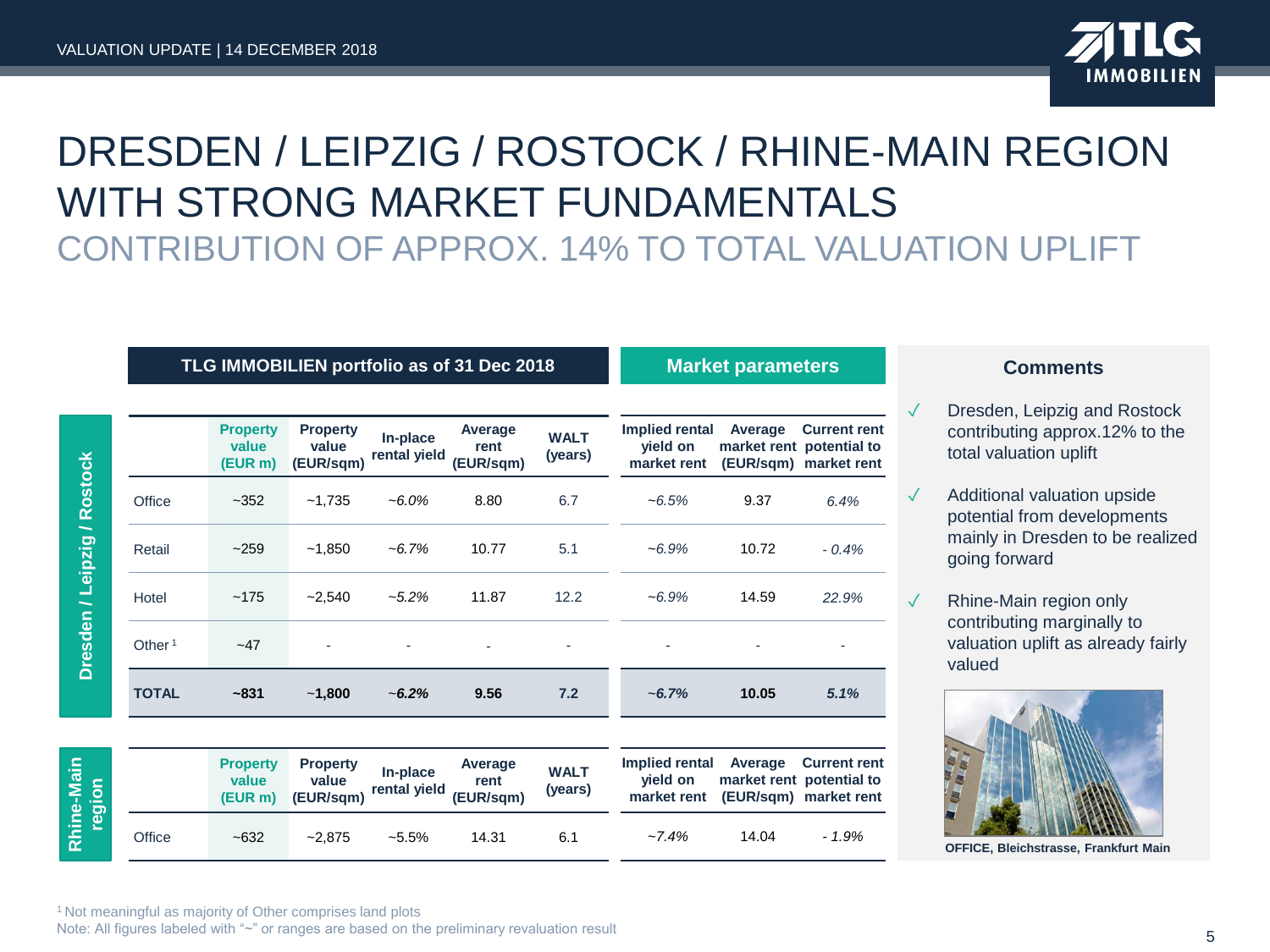

### UPLIFT FROM OTHER MAINLY DRIVEN BY FOOD-ANCHORED RETAIL



**OFFICE, Stuttgart**



**OFFICE, Bonn**



**RETAIL, Döbeln**

|                    |                                     | TLG IMMOBILIEN portfolio as of 31 Dec 2018 |                          | <b>Market parameters</b> |                           |                                           |                                     |                                                    |
|--------------------|-------------------------------------|--------------------------------------------|--------------------------|--------------------------|---------------------------|-------------------------------------------|-------------------------------------|----------------------------------------------------|
|                    | <b>Property</b><br>value<br>(EUR m) | <b>Property</b><br>value<br>(EUR/sqm)      | In-place<br>rental yield | (EUR/sqm)                | Average rent WALT (years) | Implied rental<br>vield on<br>market rent | Average<br>market rent<br>(EUR/sqm) | <b>Current rent</b><br>potential to<br>market rent |
| Office             | ~110                                | $-940$                                     | $-8.3%$                  | 7.32                     | 3.9                       | $-8.4\%$                                  | 6.75                                | $-7.8%$                                            |
| Retail             | $-894$                              | ~1.460                                     | $-7.2\%$                 | 9.34                     | 7.2                       | $-7.1\%$                                  | 8.85                                | $-5.3%$                                            |
| Other <sup>1</sup> | $-3$                                |                                            |                          | ۰                        | ۰                         |                                           |                                     | ٠                                                  |
| <b>TOTAL</b>       | $-1,007$                            | $-1,350$                                   | $~1 - 7.3%$              | 8.84                     | 6.8                       | $~27.2\%$                                 | 8.34                                | $-5.7%$                                            |

#### **Comments**

- ✓ Majority of Other comprises food-anchored retail properties
- ✓ Valuation uplift from retail properties of approx. EUR 20 m highlighting that food-anchored retail in strong micro locations is less impacted by e-commerce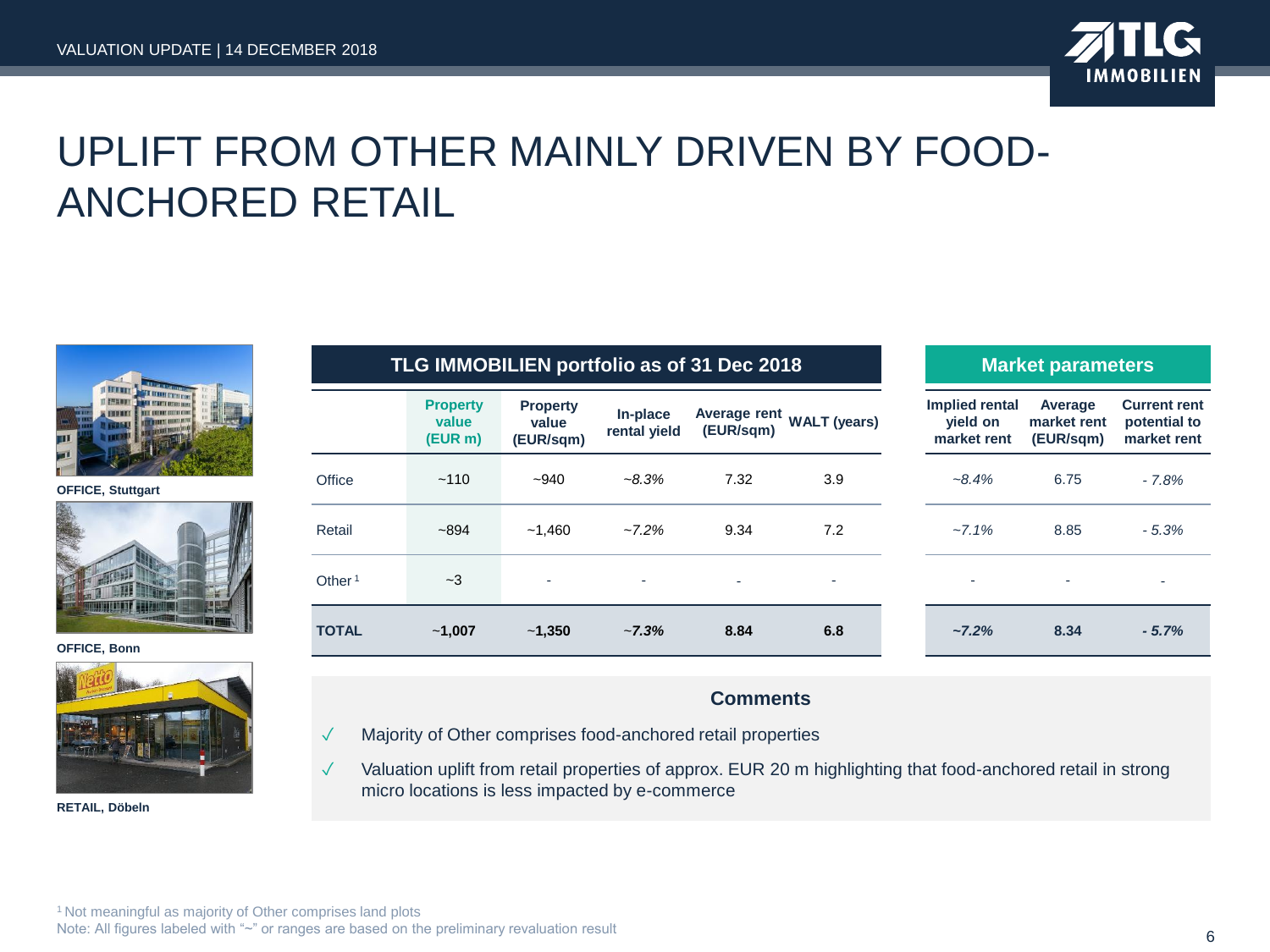

### PRO-FORMA EPRA NAV/S GROWS TO EUR 25.80-26.10 AND NET LTV DECREASES TO 35-36% VALUATION UPLIFT DRIVES EPRA NAV BY APPROX. 15%



<sup>1</sup>EPRA NAV illustration only considers effects of valuation uplift

Note: All figures labeled with "~" or ranges are based on the preliminary revaluation result